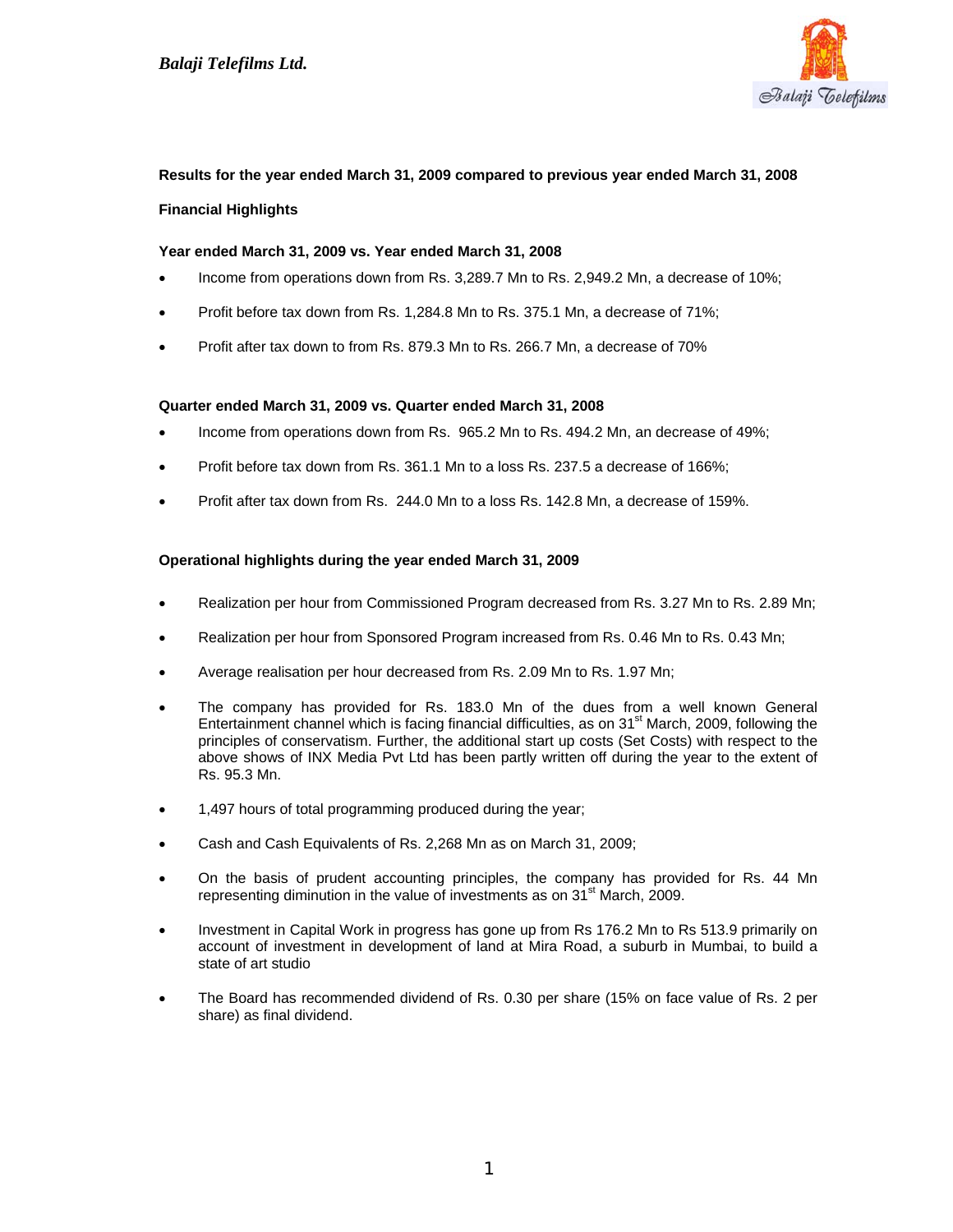

#### **Key Managerial Appointments**

The company has made the following key managerial appointments during the year

- a) Mr. Puneet Kinra, Group CEO, who will oversee and be responsible for all businesses of the company and its subsidiaries
- b) Mr. Sunil Shahani, CFO, who has replaced Mr. Sandeep Jain as the CFO of the company.
- c) Nachiket Pandvaidya, CEO Television, who will oversee and be responsible for the Television business of the company
- d) Mr. Uday Sodhi, CEO New Media, who will be responsible for setting up and running the Digital and Mobile business of the company

#### **Operational Highlights of Subsidiaries:**

- Balaji Motion Pictures Ltd., a wholly owned subsidiary of the Company, released four movies, Sarkar Raj, EMI, C Kkompany and Mission Istanbul, during the year. One new film project with Milin Lutheria has been approved & the film should be released by end of the year. The Company achieved turnover of Rs. 417.8 Mn. and a post tax loss of Rs. 233.1 Mn.
- Balaii Motion Pictures Ltd has provided / written off for Rs. 88.5 Mn on account of advances made for Movie Projects which the management does not expect to pursue on account of financial non-viability of the projects.
- Balaji Motion Pictures Ltd has appointed Mr. Ajit Thakur as the CEO of the company. He has replaced Mr. Ramesh Sippy in this position.
- Balaji Telefilms FZE, a wholly owned overseas subsidiary, had moved production of "Khwaish" to Mumbai from December 2008. The FZE has since been wound up and the entire operations have been moved to Mumbai.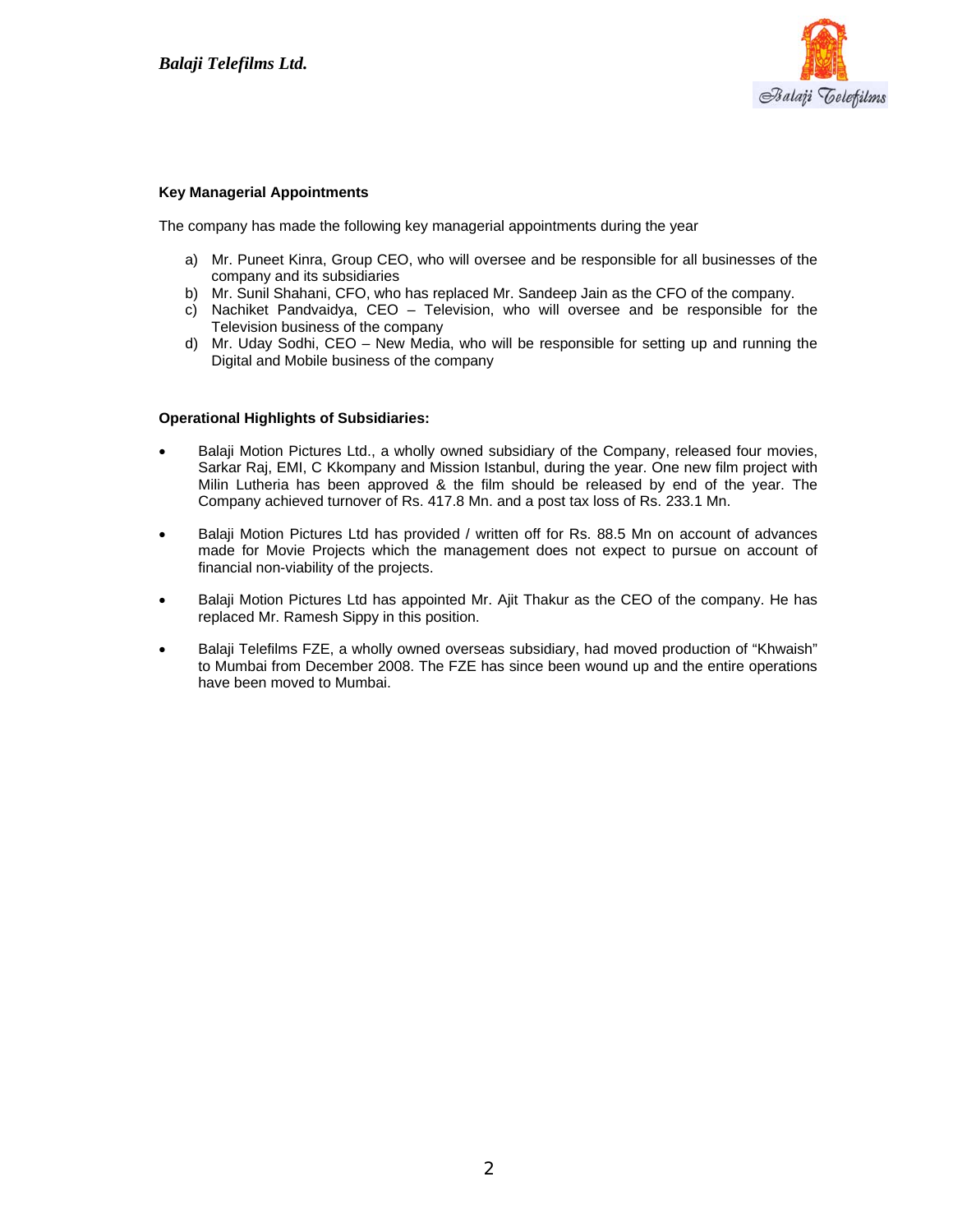

## **Results for the year ended March 31, 2009**

The audited financial results for the year ended March 31, 2009 were taken on record by the Board at its meeting held on May 13, 2009.

The profit and loss account is summarized below: (Rs. in Mn except per share data)

| <b>Particulars</b>                                           | Year ended March 31, | Growth% |       |
|--------------------------------------------------------------|----------------------|---------|-------|
|                                                              | 2009                 | 2008    |       |
| <b>INCOME FROM OPERATIONS</b>                                | 2,988.1              | 3,301.7 | (9%)  |
| <b>TOTAL EXPENDITURE</b>                                     | 2,551.6              | 2,050.7 | 24%   |
| <b>OPERATING PROFIT</b>                                      | 436.5                | 1,251.0 | (65%) |
| Interest                                                     | 0.0                  | 0.0     |       |
| Depreciation                                                 | 235.2                | 127.0   | 85%   |
| OPERATING PROFIT AFTER<br><b>INTEREST &amp; DEPRECIATION</b> | 201.3                | 1,124.0 | (82%) |
| Other Income                                                 | 173.8                | 160.8   | 8%    |
| PROFIT BEFORE TAX                                            | 375.1                | 1,284.8 | (71%) |
| Provision for Taxation                                       | 108.4                | 405.5   | (73%) |
| NET PROFIT AFTER TAX                                         | 266.7                | 879.3   | (70%) |
| <b>EARNINGS PER SHARE</b>                                    | 4.04                 | 13.40   | (70%) |
| (Face Value is Rs. 2)                                        |                      |         |       |
| <b>DIVIDEND PER SHARE</b>                                    | 0.30                 | 3.50    | (91%) |
| (Face Value is Rs. 2)                                        |                      |         |       |
| Dividend declared as a % of<br>Face Value                    | 15%                  | 175%    |       |
| <b>KEY RATIOS</b>                                            |                      |         |       |
| Operating Profit Margin (%)                                  | 14.61%               | 37.89%  |       |
| Net Profit Margin (%)                                        | 8.92%                | 26.64%  |       |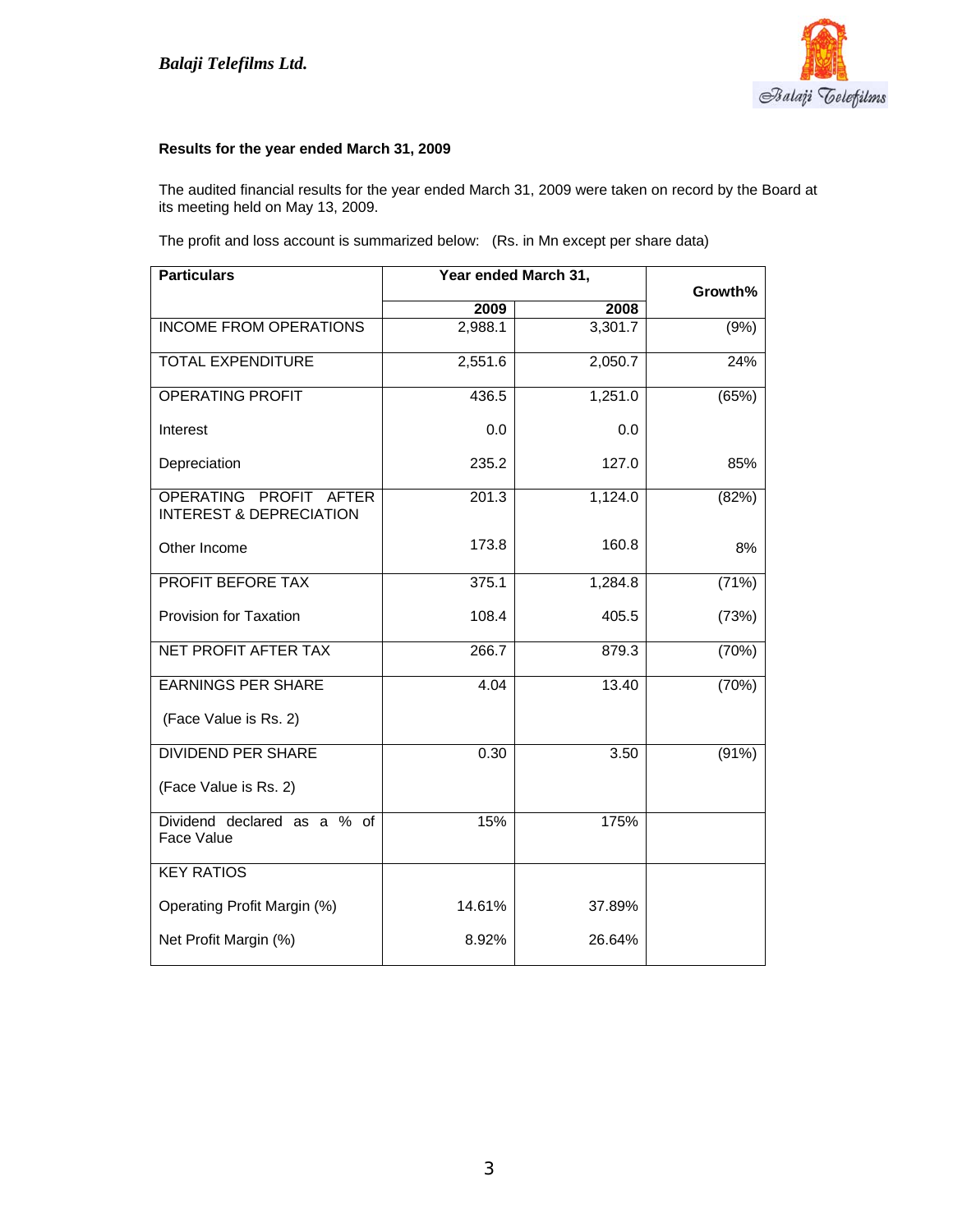

# **Results for the quarter ended March 31, 2009**

The audited financial results for the quarter ended March 31, 2009 were taken on record by the Board at its meeting held on May 13, 2009.

The profit and loss account is summarized below: (in Rs. Mn except per share data)

| <b>Particulars</b>                                                                       | Quarter ended March<br>31, |        | Growth% | Quarter<br>ended            |  |
|------------------------------------------------------------------------------------------|----------------------------|--------|---------|-----------------------------|--|
|                                                                                          | 2009                       | 2008   |         | <b>December</b><br>31, 2008 |  |
| <b>INCOME FROM OPERATIONS</b>                                                            | 530.0                      | 965.9  | (45%)   | 506.3                       |  |
| <b>TOTAL EXPENDITURE</b>                                                                 | 667.8                      | 617.4  | 8%      | 482.1                       |  |
| <b>OPERATING PROFIT / (LOSS)</b>                                                         | (137.8)                    | 348.5  | (140%)  | 24.2                        |  |
| Interest                                                                                 | 0.0                        | 0.00   | $0\%$   | 0.0                         |  |
| Depreciation                                                                             | 125.1                      | 34.0   | 268%    | 41.4                        |  |
| OPERATING PROFIT / (LOSS)<br><b>AFTER</b><br><b>INTEREST</b><br>&<br><b>DEPRECIATION</b> | (262.9)                    | 314.5  | (184%)  | (17.8)                      |  |
| Other Income                                                                             | 25.3                       | 46.6   | (46%)   | 43.1                        |  |
| PROFIT / (LOSS) BEFORE TAX                                                               | (237.5)                    | 361.1  | (166%)  | 25.9                        |  |
| Provision for Taxation                                                                   | (94.7)                     | 117.1  | (181%)  | 20.2                        |  |
| NET PROFIT/(LOSS) AFTER TAX                                                              | (142.8)                    | 244.0  | (159%)  | 5.7                         |  |
| <b>EARNINGS PER SHARE</b><br>(Face Value is Rs. 2 per Share)                             | (2.19)                     | 3.66   | (160%)  | 0.1                         |  |
| <b>DIVIDEND PER SHARE</b><br>(Face Value is Rs. 2 per Share)                             | 0.30                       | 3.50   | (91%)   |                             |  |
| Dividend declared as a % of par<br>value                                                 | 15%                        | 175%   |         |                             |  |
| <b>KEY RATIOS</b>                                                                        |                            |        |         |                             |  |
| Operating Profit Margin (%)                                                              | (25.99%)                   | 36.03% |         | 4.78%                       |  |
| Net Profit Margin (%)                                                                    | (26.94%)                   | 25.28% |         | 1.12%                       |  |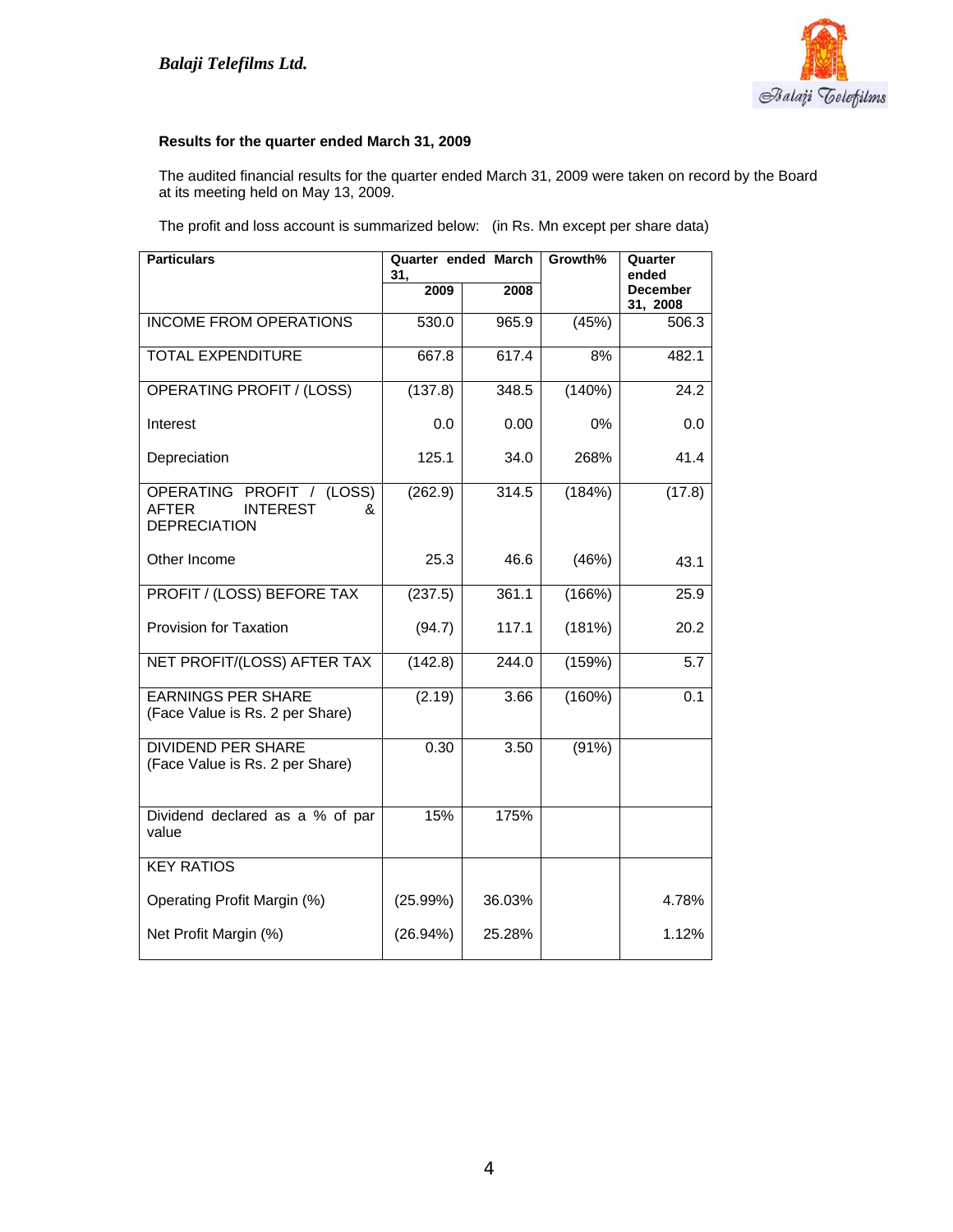

## *Management discussion and analysis on Audited Financial Results of the Company for the Quarter and Year ended March 31, 2009*

## **Revenues**

The Company recorded income from operations of Rs. 530.0 Mn during the quarter, marginally up 5% y-o-y. Revenue contribution from commissioned programming was at Rs. 424.99Mn, down 51% y-oy, while that of sponsored programming was Rs. 69.2 Mn. The share of commissioned programming in the revenues during the quarter was 86%, while that of sponsored programming was 14%.

The revenue-wise distribution between commissioned and sponsored programming during the quarter ended March 31, 2009, March 31, 2008 and December 31, 2008, is as follows:

| Programming  |        | <b>Rs.</b> in Mn |        | Percentage    |               |        |
|--------------|--------|------------------|--------|---------------|---------------|--------|
|              | Q4FY09 | <b>Q4FY08</b>    | Q3FY09 | <b>Q4FY09</b> | <b>Q4FY08</b> | Q3FY09 |
| Commissioned | 424.99 | 859.14           | 439.35 | 86.0%         | 89.0%         | 86.9%  |
| Sponsored    | 69.20  | 106.04           | 66.33  | 14.0%         | 11.0%         | 13.1%  |
| Total        | 494.19 | 965.18           | 505.68 | 100%          | 100%          | 100%   |

## **Programming Mix**

Commissioned & Sponsored Programs

The hour wise programming distribution during the quarter ended March 31, 2009, March 31, 2008 and December 31, 2008, is as follows:

| Programming  | No. of Hours |               | Percentage |        |        |        |
|--------------|--------------|---------------|------------|--------|--------|--------|
|              | Q4FY09       | <b>Q4FY08</b> | Q3FY09     | Q4FY09 | Q4FY08 | Q3FY09 |
| Commissioned | 193.50       | 289.50        | 158.00     | 51%    | 67%    | 63%    |
| Sponsored    | 185.50       | 145.00        | 146.00     | 49%    | 33%    | 48%    |
| Total        | 379.00       | 434.50        | 304.00     | 100%   | 100%   | 100%   |

#### **Other Income**

The Other Income during the quarter was Rs. 61.14 Mn against Rs. 47.32 Mn in the corresponding quarter in the previous year.

## **Dividend**

The Board has recommended the dividend of Rs. 0.30 per share (15% on par value of Rs. 2 per share) on fully paid-down equity shares of Rs. 2 each, aggregating to Rs. 22.89Mn including dividend distribution tax, as the final dividend.

## **Gross Block**

The Company's gross block increased from Rs. 947.7Mn in March 31, 2008 to Rs. 981.4 Mn as on March 31, 2009.

#### **Investments**

As on March 31, 2009, the Company's investments in mutual fund units and bonds were at Rs. 2,156.7 Mn (after providing of fall in value). The Company invested surplus funds in liquid/floating rate funds and Fixed Maturity Plans with the principal aim of safety. The market value of such investments as on March 31, 2009 was Rs. 2264.4 Mn.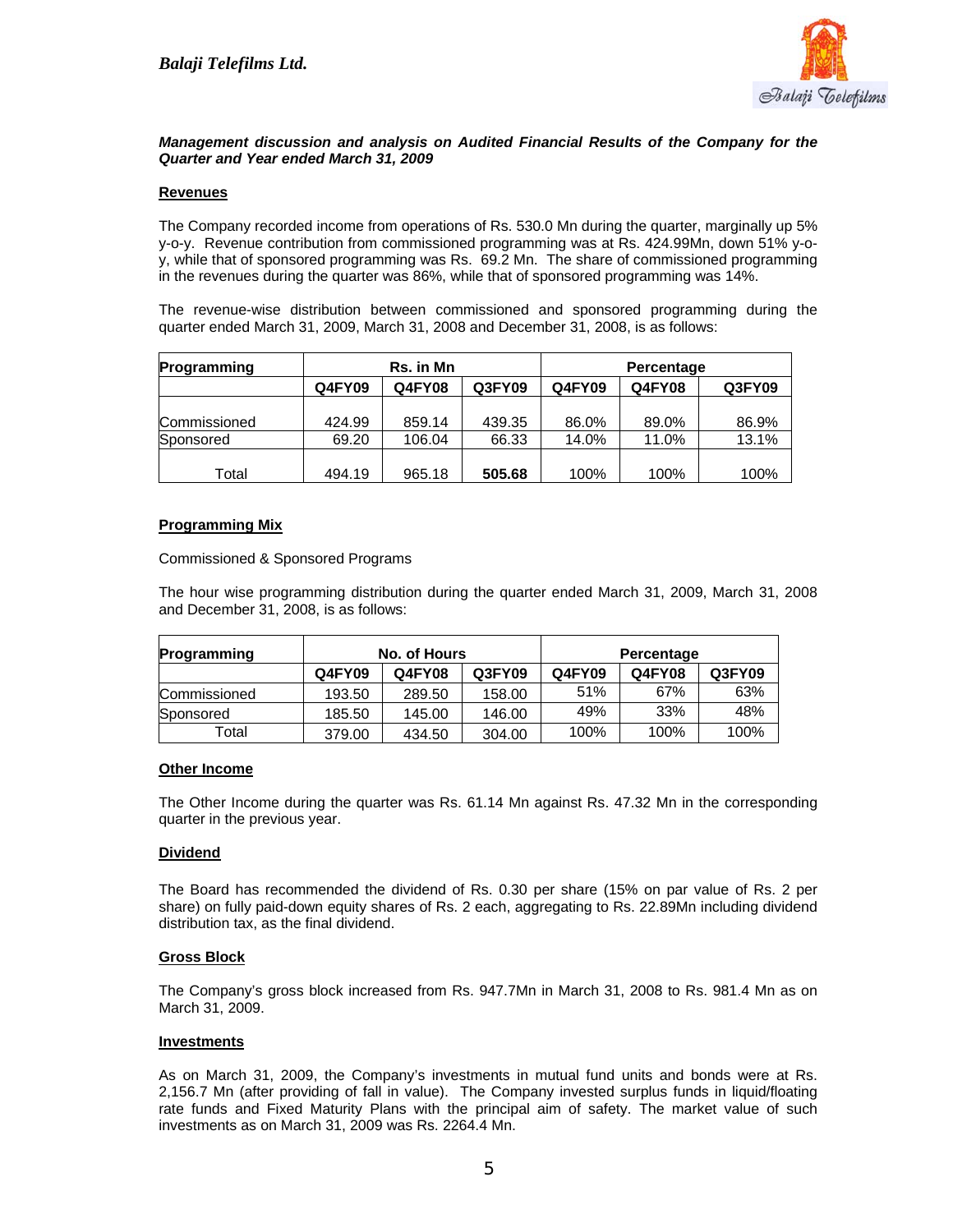

# **Debtors**

The Company's average collection period (in days of income) have increased from 76 days in FY08 to 85 days in FY09.

## **Loans and advances**

Loans and advances decreased from Rs. 404.74 Mn in FY08 to Rs.230.1 Mn in FY09. The Company's principal loans and advances comprised lease deposits for offices / studios, advances to subsidiaries and refund/ input credits receivable on account of Income Tax and Service Tax.

#### **Change in Programming during the quarter**

• The Company launched the following serials during the quarter ended March 31, 2009:

| <b>Serial</b>            | <b>Channel</b> | <b>Frequency</b>                          |
|--------------------------|----------------|-------------------------------------------|
| Bandini                  | NDTV Imagine   | 5 Days (started<br>with 4 days initially) |
| Kitni Mohabbat Hain      | NDTV Imagine   | 5 Days (started<br>with 4 days initially) |
| Koi Aane Ko Hai (1 hour) | Colors         | 2 days                                    |

• The following serials of the Company went off air during the quarter ended March 31, 2009:

| <b>Serial</b>                                     | <b>Channel</b> | <b>Frequency</b>           |
|---------------------------------------------------|----------------|----------------------------|
| Karam Apnaa Apnaa<br>Kasturi (1 Hour)<br>Kayamath | Star           | 5 Days<br>2 Days<br>4 Days |
| Kasamh Se                                         | Zee TV         | 4 Days                     |